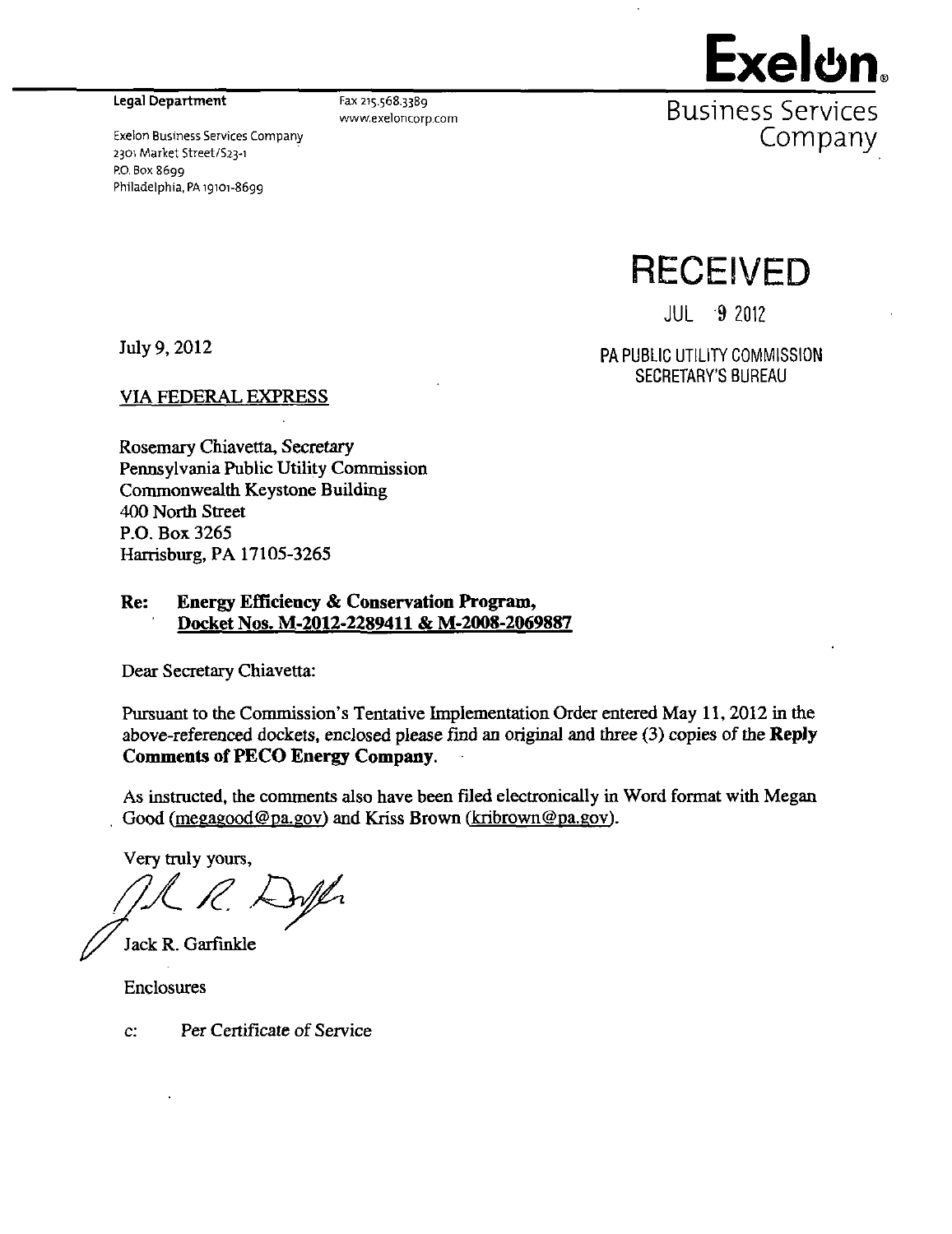# **RECEIVED**

### BEFORE THE JUL 9 2012 **PENNSYLVANIA PUBLIC UTILITY COMMISSION**

PA PUBLIC UTILITY COMMISSION SECRETARY'S BUREAU

**Conservation Program M-2008-2008** 

Energy Efficiency and **Energy Efficiency and M-2012-2289411**<br>
Conservation Program **Docket Nos. M-2008-2069887** 

### **PECO ENERGY COMPANY'S REPLY COMMENTS ON THE COMMISSION'S MAY 11,2012 TENTATIVE IMPLEMENTATION ORDER**

On June 25, 2012, PECO Energy Company ("PECO" or the "Company") filed its Comments to the Pennsylvania Public Utility Commission's ("Commission") May 11, 2012 Tentative Implementation Order ('Tentative Order") at the above-referenced dockets. In its Comments, PECO expressed its support for the continuation of an energy efficiency and conservation program ("EE&C Program" or "Program") with cost-effective, prudent and reasonably achievable energy consumption reduction targets for another three years from June 1, 2013 to May 31, 2016 ("Phase Two"). However, PECO recommended certain revisions to the Tentative Order to implement the spirit, as well as legal requirements, of Act 129 and to ensure that energy savings targets and peak load reduction targets, if required in Phase Two, are, in fact, reasonably achievable.

Comments were filed by thirty-three other interested parties, including environmental groups, consumer representatives, electric distribution companies ("EDCs") and conservation service providers ("CSPs"). At the request of the Energy Association of Pennsylvania ("EAP"), the Commission extended the due date for Reply Comments to July 9, 2012. PECO submits these Reply Comments for the Commission's consideration in issuing its final implementation order regarding Phase Two.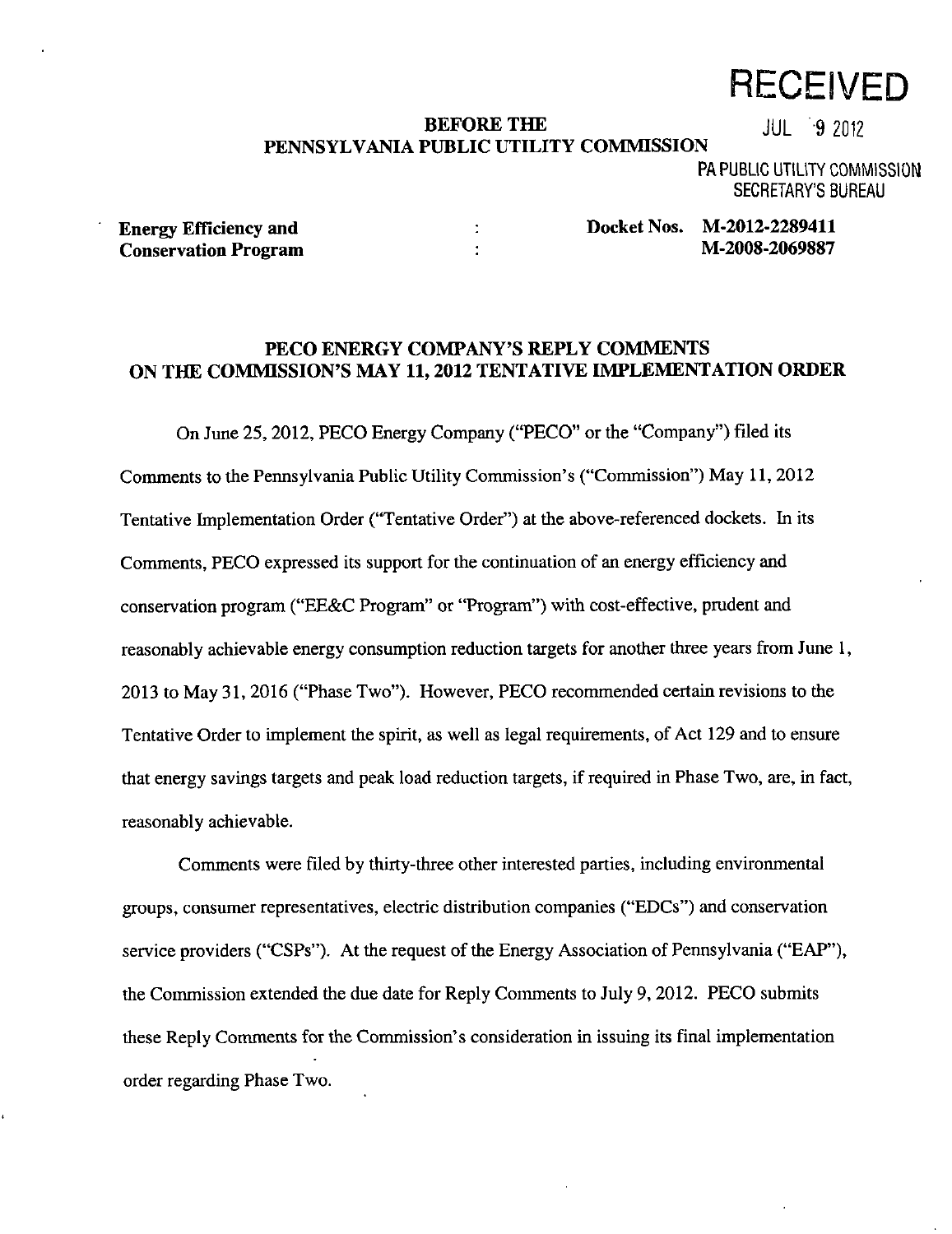#### **1. OVERVIEW OF PECO'S POSITION**

PECO fully supports the Commission's conclusion that a Phase Two EE&C Program is warranted. As a general matter, PECO believes that the Commission's approach to the Phase Two EE&C Program should be to utilize customer funds cost-effectively and prudently. To that end, PECO respectfully submits that the Commission should neither establish additional required energy consumption reduction targets that vary for each EDC nor create carve-outs for special interest customer groups in Phase Two because such actions are not expressly provided for or authorized by Act 129. Moreover, statewide consumption targets should be based on conservative assumptions given that EDCs are at risk for severe penalties for failure to attain those targets. Conservative assumptions will also provide latitude to EDCs to design costeffective, well-balanced energy efficiency portfolios. In short, the Commission should be mindful of the financial impact of the Program on Pennsylvania's customers who provide the program funding in current tough economic times.

In addition, PECO agrees that the Commission should not establish additional peak demand reduction ("DR") requirements until it completes its evaluation of Phase One DR programs. At the same time, PECO is concerned that the Commission's proposal appears to commit all funds available under the 2% spending cap to energy consumption reductions. Under this approach, peak demand reductions, if subsequently required by the Commission, will be unattainable. For the reasons discussed below, and in PECO's Comments, Phase Two funds must be available for both energy efficiency and DR programs.

In sum, PECO respectfully recommends that the Commission focus on establishing costeffective, prudent and reasonably achievable energy consumption reduction targets for the Phase Two EE&C Program, consistent with the Act and in recognition of the financial impact of the Program on customers. PECO's specific comments on key issues raised by other parties in their

 $\overline{2}$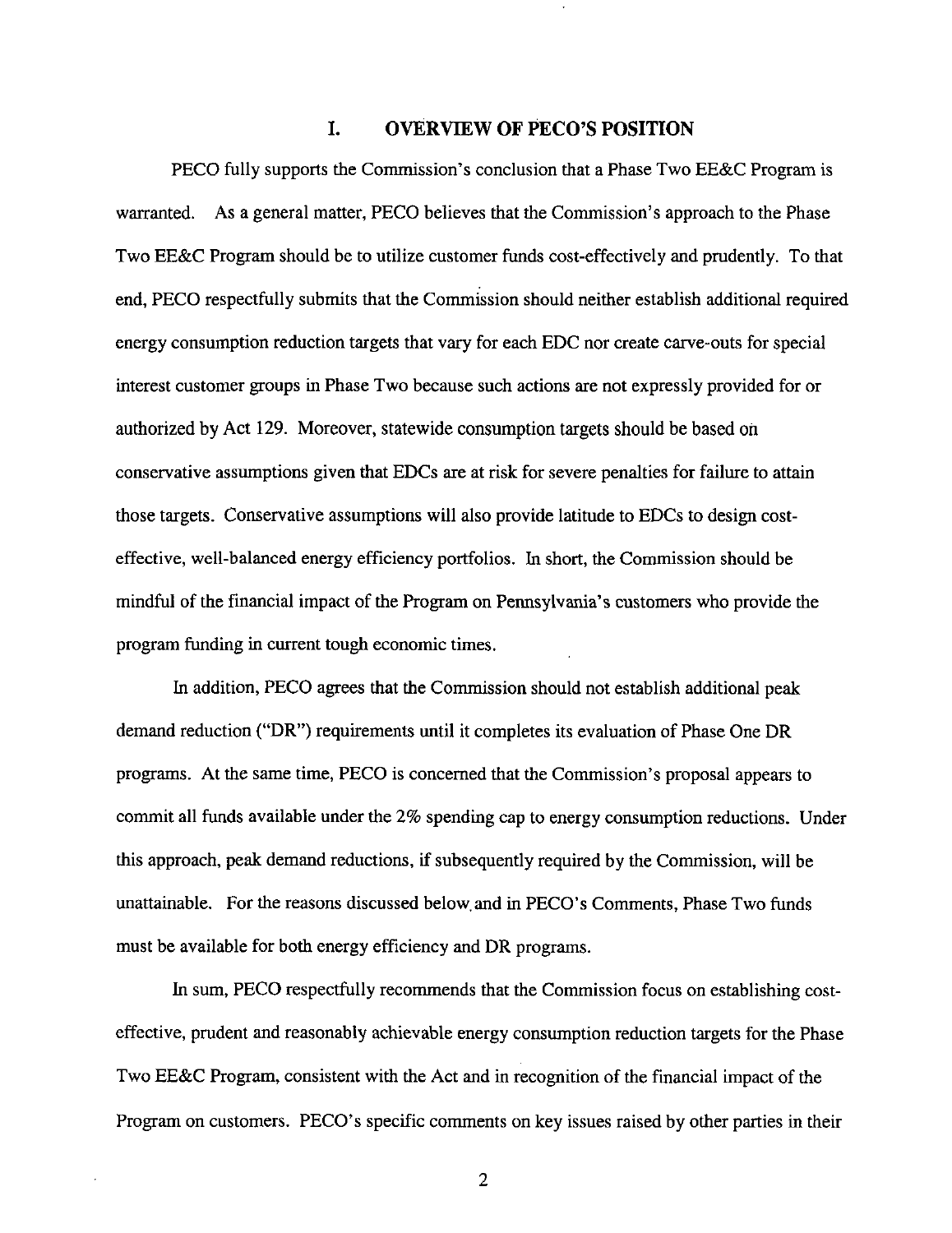initial comments are provided below.

#### **II. REPLY COMMENTS**

#### **A. Proposed Additional Incremental Reductions In Consumption**

# **1. The Commission Should Establish a Uniform Consumption Reduction Target for Phase Two and Acquisition Costs Should Not Be a Factor in That Determination**

Several parties contend that the acquisition costs used to establish the proposed Phase Two energy savings targets are too high and accordingly that the Statewide Evaluator ("SWE") underestimated energy savings potential for Phase  $Two<sup>1</sup>$ . As PECO explained in its Comments (pp. 4-8), the Conunission's adoption of EDC-specific consumption reduction targets proposed by the SWE is inconsistent with the uniform energy consumption reduction goals envisioned by Act 129 and is adjudicatory in nature and therefore beyond the appropriate scope of this rulemaking proceeding. Moreover, PECO submits that the SWE's acquisition costs should not be an input in the target "formula", but rather should be a reference point to ensure that each EDC has adequate funding under the 2% spending cap.

The implementation of a statewide percentage consumption reduction target would be consistent with both Act 129 and with the Commission's rulemaking authority. Under this approach, EDCs would be treated equally and face the same exposure to penalties for failure to achieve required consumption and peak demand reductions. PECO does not believe, however, that the uniform reduction targets should be linked to a pre-determined budget amount (i.e., to a specific "dollars per MWh" of reduction). Rather, as it did in Phase One, the Commission

See American Council for An Energy-Efficient Economy ("ACEEE") Comments, pp. 3-5; Keystone Energy Efficiency Alliance ("KEEA") Comments, pp.2-3; NorthEast Energy Efficiency Partnership ("NEEP") Comments, p.3; OPower, Inc. Comments, p. 12; PennFuture Comments, pp. 3-4; Sierra Club, Clean Air Council, Penn Environment, Physicians for Social Responsibility and Natural Resources Defense Council (collectively, "Sierra Club") Comments, pp. 4-5; Sustainable Energy Fund of Central Eastern Pennsylvania Comments, p. 5; The Reinvestment Fund Comments, pp. 5-7.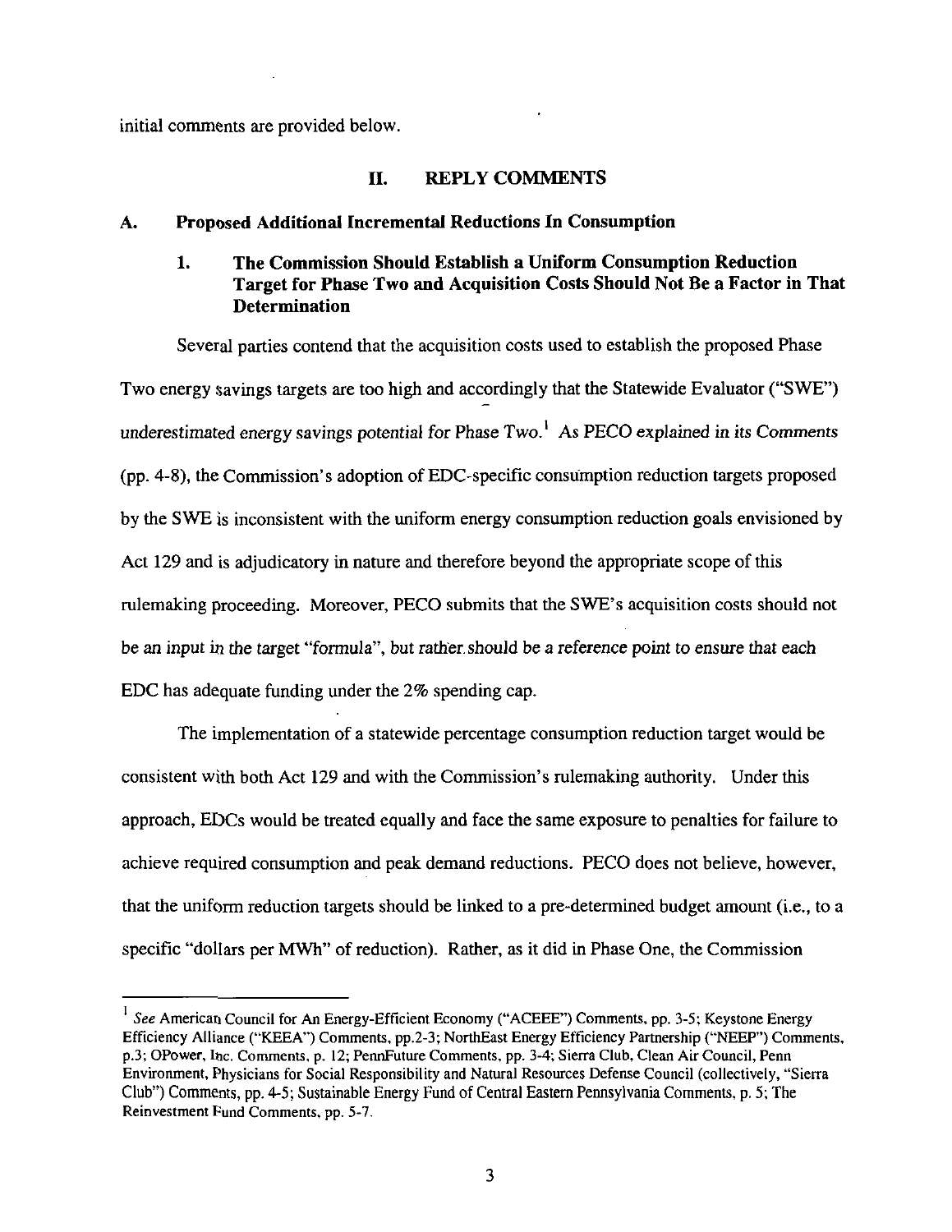should retain the flexibility to approve appropriate funding levels so that the uniform targets are reasonably achievable. For example, the Commission could set the required target level for all EDCs and vary funding under the  $2\%$  revenue cap.<sup>2</sup>

Acquisition cost is a function of measure and program mix, which varies by EDC, and therefore should not be a factor in establishing the statewide energy savings target. Therefore, the Commission does not need to resolve the objections to the acquisition cost values used by the SWE that were raised by numerous parties, including ACEEE, KEEA, and PennFuture. However, PECO believes that acquisition cost may serve as a useful reference point to ensure that each EDC has adequate funding to meet the statewide target. Accordingly, PECO recommends that the Commission adopt a conservative acquisition cost of \$270.00 as reference point for Phase Two EE&C plan design to provide flexibility to EDCs to include more comprehensive measures in addition to low-cost lighting measures in their energy efficiency portfolios.

## **2. The Commission Should Not Adopt Annual Incremental Consumption Reduction Targets**

Several parties contend that consumption reduction targets should be established on an annual basis rather than a cumulative plan period basis on the grounds that, among other things, many other states with multi-year EE&C programs have annual energy savings goals and that annual goals will ensure that EDCs invest in programs evenly each year.<sup>3</sup> These parties, however, fail to consider the heavy burden that such a requirement would impose on EDCs.

<sup>&</sup>lt;sup>2</sup> See Act 129 Energy Efficiency and Conservation Program Phase Two. Docket No. M-2012-2289411, March 1, 2012 Secretarial Letter at 5 ("Another option would be to set uniform percentage reduction targets across EDCs and vary funding under the 2% revenue cap.").

<sup>&</sup>lt;sup>3</sup> ACEEE Comments pp. 2-3, KEEA Comments, pp. 5-6; NEEP Comments pp. 3-4; OPower Comments, pp. 6-8; PennFuture Comments, p. 8; Sierra Club Comments, p. 7; see also Office of Consumer Advocate ("OCA") Comments, p. 15 (recommending that the Commission establish a two- and four-year target under a four-year plan to ensure that programs "stay on track").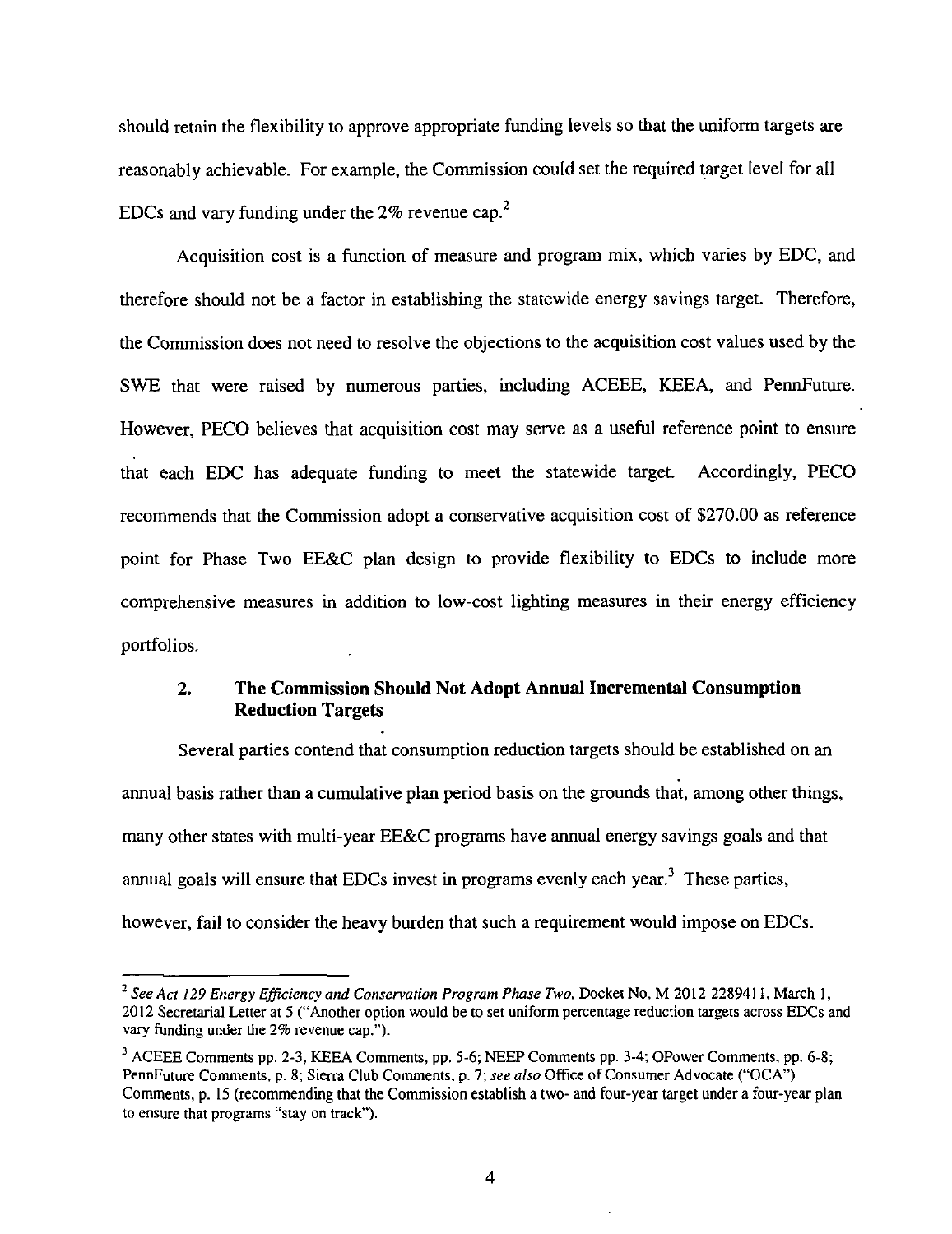Under an annual consumption reduction scenario, EDCs could be exposed to penalties every year, which is inconsistent with the single penalty contemplated by Act  $129<sup>4</sup>$  PECO urges the Commission to reject such a rigid approach and to instead provide EDCs with sufficient flexibility to make programmatic adjustments in subsequent plan years based on lessons learned during the Phase Two ramp-up period. Without such flexibility, EDCs would be constrained to exclude innovative programs from their energy efficiency portfolios because those programs have longer ramp-up periods and may require mid-course programmatic adjustments due to uncertainty associated with incentive structure and deemed savings values.<sup>5</sup>

#### **B. The Proposed Low-Income Carve-Out Is Inconsistent With Act 129**

Several parties supported the Commission's proposal to establish a 4.5% carve-out for low-income customers.<sup>6</sup> However, as discussed in PECO's Comments, the Act 129 statutory framework does authorize any such a requirement. To the contrary. Act 129 clearly states that it is the number of measures proportionate to low-income households' share of the total energy usage in the EDC's service territory that is to be considered by the Commission, not a specific percentage of total consumption reductions, as in the government, educational and non-profit ("GEN-P") sector.

<sup>&</sup>lt;sup>4</sup> See 66 Pa.C.S. §2806.1(f) ("The electric distribution company shall be subject to a civil penalty not less than \$ 1,000,000 and not to exceed \$20,000,000 for failure to achieve the required reductions in consumption....") (emphasis added).

 $<sup>5</sup>$  PECO believes that annual targets are also not necessary to track EDC investment in energy efficiency from year-</sup> to-year. The stakeholder process, coupled with Commission oversight through the annual reporting process, is sufficient to manage annual energy savings progress.

<sup>&</sup>lt;sup>6</sup> Coalition for Affordable Utility Services and Energy Efficiency in Pennsylvania ("CAUSE-PA") Comments, p. 13; Community Legal Services Comments, p. 1; KEEA Comments, p. 10; OCA Comments, p. 15; PennFuture Comments, p. 10; SEDA-Cog Energy Resource Center Comments, p. 11.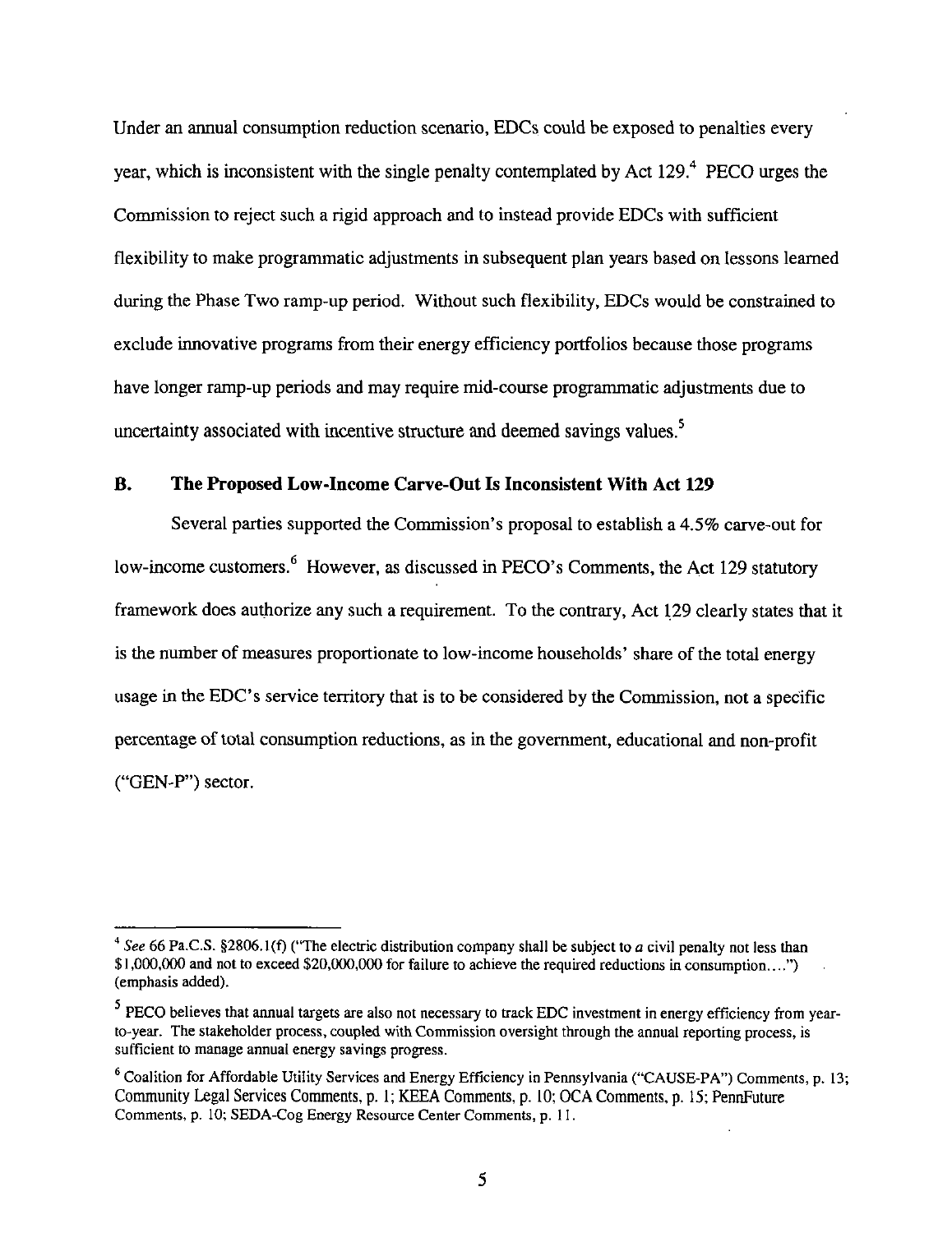CAUSE-PA contends that the proposed 4.5% target is reasonably achievable in light of the 4.57% average historic portfolio savings from the low-income sector during Phase One.<sup>7</sup> However, this historic experience does not automatically lead to the conclusion that EDCs would be able to achieve the same amount of savings from the low-income sector in future phases of the EE&C Program. Indeed, the SWE's market potential study does not segment the low-income population or project savings ratios for that customer sector. Accordingly, there is no evidence that 4.5% savings from the low-income sector would be reasonably achievable or cost-effective in Phase Two and subsequent EE&C Program phases.

PECO agrees with the parties that oppose expansion of the current income level requirement from 150% of the FPIG to 250% because such expansion of eligibility is contrary to the plain language of Act 129. Act 129 expressly designates households up to 150% of the FPIG as the population to which measures should be directed.<sup>8</sup> In addition, as observed by CAUSE-PA, there are still many low-income households at or below 150% of the FPIG in need of energy efficiency measures to reduce electric bills to sustainable levels.<sup>9</sup> In light of the foregoing, PECO urges the Commission to retain the low-income measures requirement in its current form as stated in the Act.

#### **C. Peak Demand Reductions**

#### **1. Funds Should be Reserved to Continue Direct Load Control Programs in Phase Two**

PECO notes that a diverse array of parties affirmatively support PECO's view that funding should be allocated from EDCs' Phase Two budgets to prevent programs such as Direct Load Control ("DLC") from "going dark." The OCA, Joint Demand Response Commentators,

<sup>7</sup> CAUSE-PA Comments, p. 13.

<sup>&</sup>lt;sup>8</sup> See 66 Pa.C.S. §2806.1(b)(1)(i)(G).

<sup>&</sup>lt;sup>9</sup> CAUSE-PA Comments, p. 7.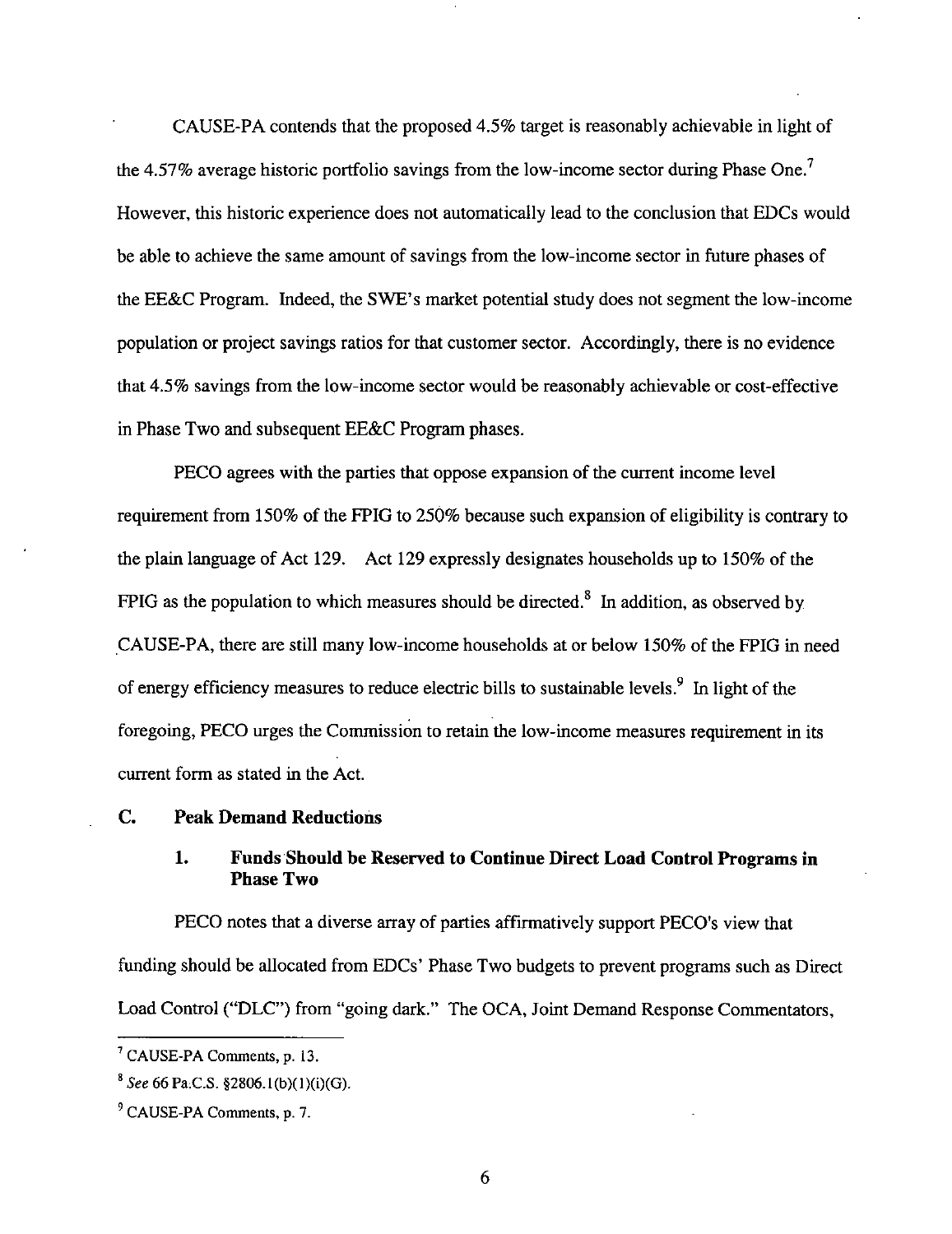and the City of Philadelphia, among others, recognize the potential for customer confusion, stranded capital assets and increased costs resulting from failure to allocate continued funding to retain a DLC market presence, to continue running DLC programs and to maintain CSP and customer confidence in the program. The lack of funding for these programs also could reduce participation and increase program costs for any future Phase Three peak demand reductions.

As noted in the comments of the OCA, "Critically important, the significant benefits of demand response measures that have already been paid for by customers should not be lost as we work towards appropriate resolution of these issues."<sup>10</sup> PECO agrees with the OCA. Without any funding, DLC programs cannot be sustained. Therefore, PECO urges the Commission to allocate funding as appropriate to maintain existing mass market DLC programs and to adjust consumption reduction requirements accordingly. As noted in its initial Comments, PECO would likely need to reserve \$15 million per year (i.e., \$45 million during Phase Two) to retain a DLC market presence, to continue running the DLC program, and to maintain CSP and customer confidence in the program.

#### **2. Funding Should Also Be Made Available in Phase Two Budgets To Prepare for a Potential DR Target to Be Achieved by May 31,2017**

PECO agrees with the Commission that a cost-effectiveness analysis of DR programs should be conducted before any binding determination of future program requirements is made. PECO also notes that the comments filed presented a highly diverse range of views on the appropriateness of a Phase Three DR program.

Given the uncertainty regarding potential Phase Three DR requirements, PECO continues to believe that the prudent approach for the Commission is to reserve a level of funding that

7

 $10$  OCA Comments, p. 10.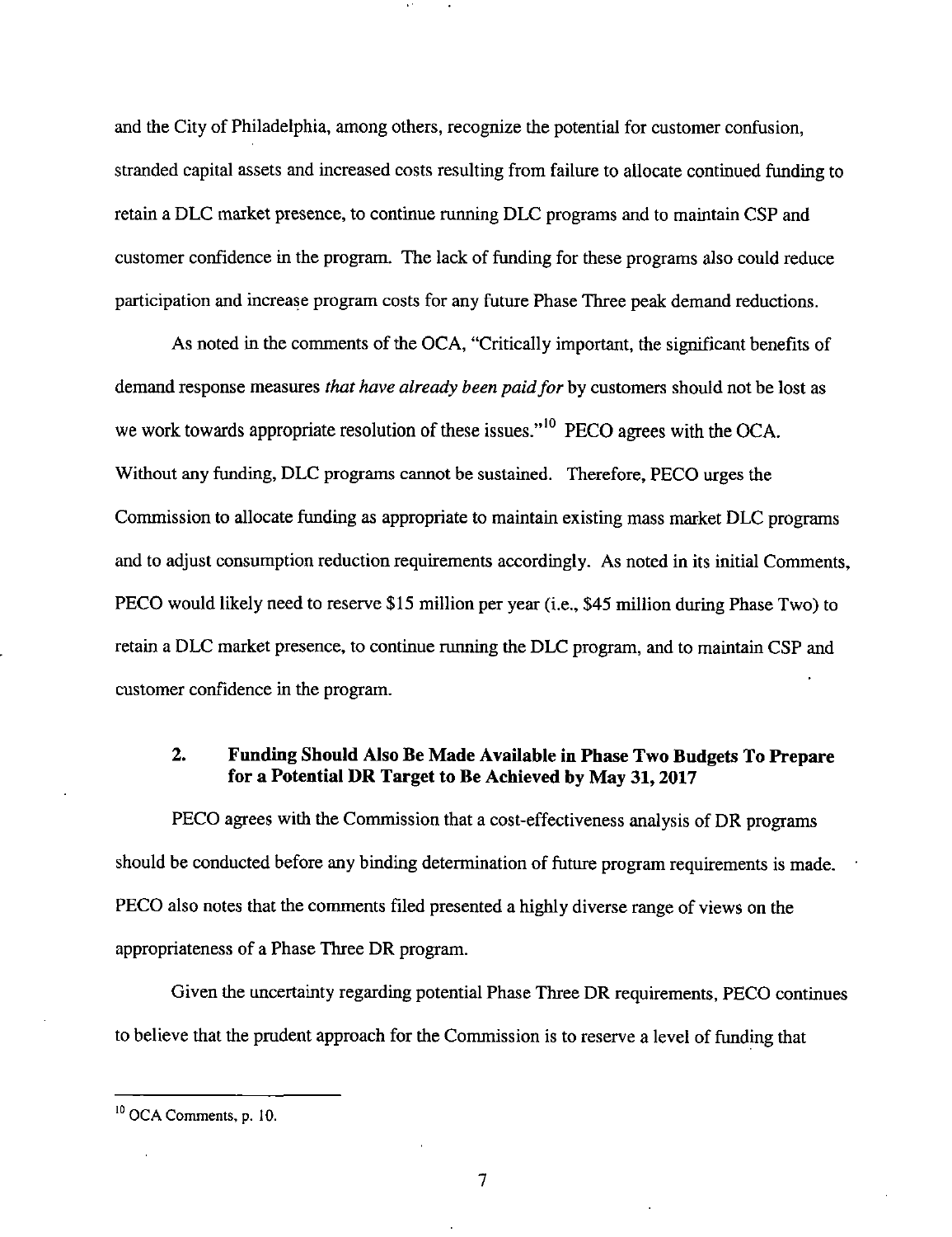provides EDCs with reasonable certainty of meeting any future DR requirements. PECO estimates that it would likely need to reserve \$35 million of its Phase Two budget for this purpose (i.e., \$35 million in addition to the \$45 million for DLC programs discussed supra), assuming a three-year Phase Three program may be required. The Commission should also adjust consumption reduction targets to account for this allocation of funding to DR programs.

While PECO does not share the views of the Demand Response Commentators on all issues, PECO agrees with the Commentators' contention that, "the statute clearly sets forth two separate priorities: consumption reduction and peak load reduction."<sup>II</sup> This is reinforced by the fact that Act 129 requires separate cost-effectiveness determinations for the two programs and authorizes flexibility in Phase Two's DR program structure that was not provided for Phase Two energy efficiency programs. The explicit language of the Act does not authorize the transfer of funding approved by the Commission for DR programs to energy efficiency programs. As such, a portion of each EDC's Phase Two budget should be specifically set aside for DR programs and if additional peak demand reductions are not required in the future, such earmarked funds should be refunded to customers.

PECO also concurs with the positions of the OCA, the EAP, and the Demand Response Commentators, among others, on the need for DR program reforms. The parties noted above identify many of the programmatic inefficiencies in the DR programs previously discussed by PECO and offer a range of constructive recommendations for improvements to program structure. PECO encourages the Commission to take these comments into consideration as part of its cost-effectiveness review.

8

<sup>&</sup>lt;sup>11</sup> Joint Demand Response Comments, p. 7.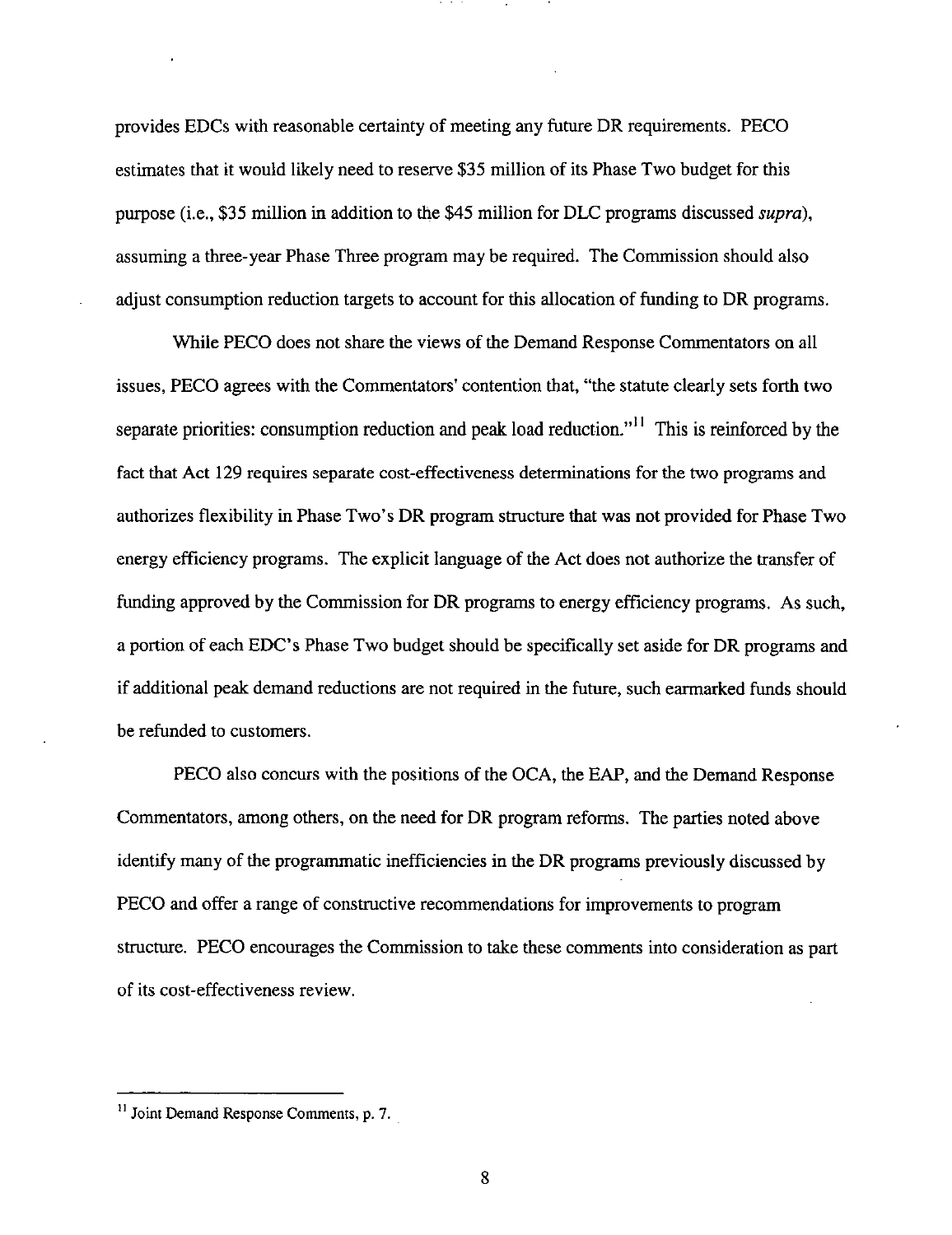# **3. The Commission Should Not Establish Peak Demand Reduction Obligations Until the SWE's Analysis of the Cost-Effectiveness of DR Programs is Complete**

In its comments, EnerNOC proposes that DR programs for commercial and industrial customers should continue in Phase Two and provides an exhibit displaying calculated Total Resource Cost ("TRC") benefit to cost ratios exceeding 1.0 to support its conclusion that Phase One DR programs were cost-effective. In the absence of a comprehensive review of the assumptions used in EnerNOC's analysis, it would be premature to conclude that DR programs should continue. Accordingly, the Commission should not accept EnerNOC's findings at face value, but instead should defer its decision on future DR requirements until completion of the forthcoming SWE study on the cost-effectiveness of Phase One DR programs. Additionally, the DR programs implemented pursuant to Act 129 must be carefully evaluated because these offerings are in addition to programs already available in the robust PJM market. Much care will need to be taken to ensure that the benefits of the Act 129 programs are accurately identified and not double counted.

Finally, EnerNOC contends that EDCs failed to appropriately consider the benefits associated with avoided transmission and distribution ("T&D") investments for their TRC assessments of DR and energy efficiency program effectiveness. While this may (or may not) be true of other EDCs, PECO has included the treatment of avoided T&D investments not only in its Phase One Act 129 EE&C Plan filing (energy efficiency and DR programs), but also in all of its TRC analyses for the Phase One annual reports to date. Accordingly, PECO is committed to including the avoided T&D costs in the cost-effectiveness analysis of DR programs in its final report of Phase One after the DR performance period (Summer of 2012). Furthermore, PECO

9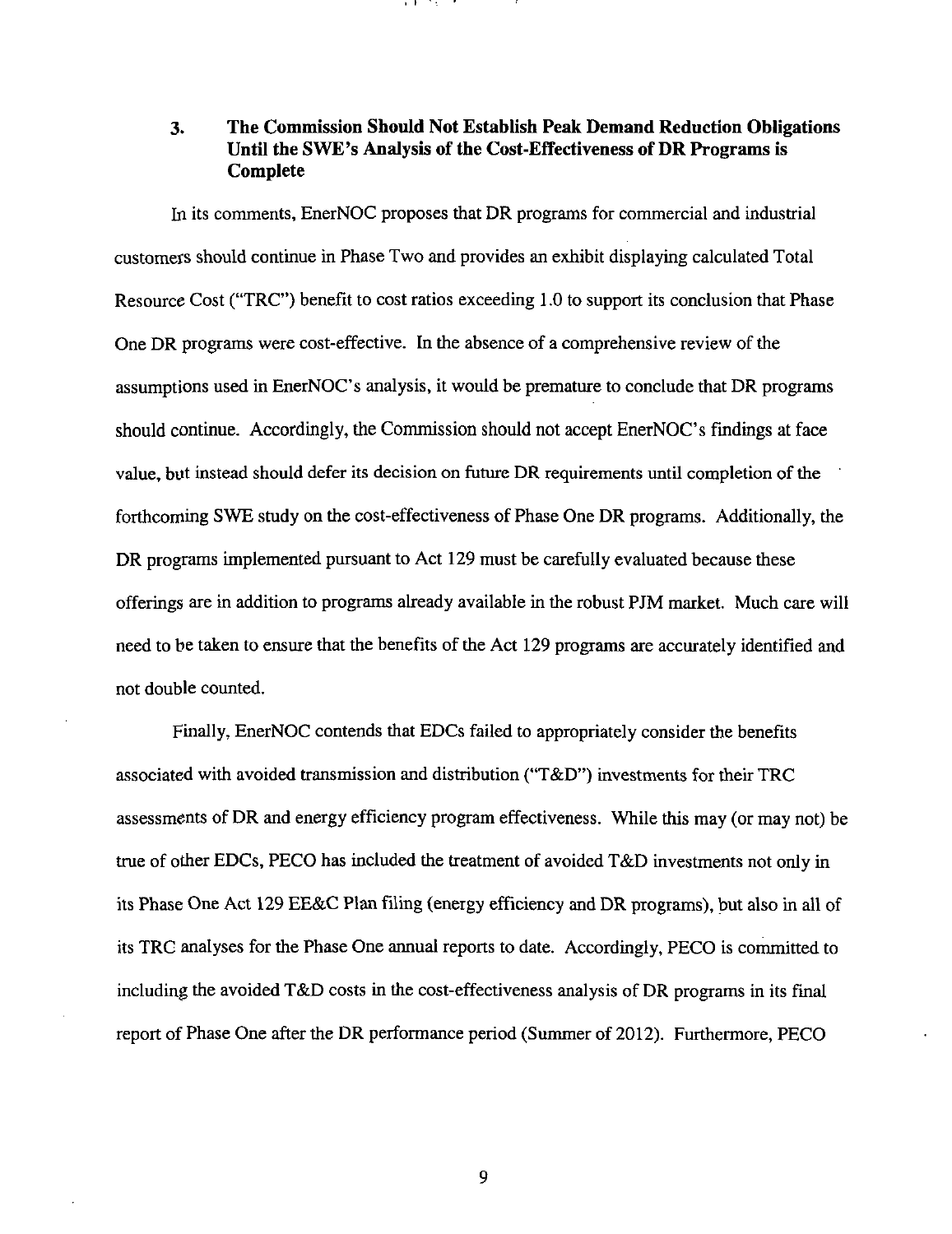has provided the avoided T&D costs to the SWE for the purpose of its potential study that was solely focused on energy efficiency and not DR.

#### **D. Governmental, Educational and Non-Profit Sector Carve-Out**

PECO agrees with the Commission's view that there is energy savings potential in multifamily housing. Further, PECO concurs that no specific funding or targets should be proposed for multifamily housing and that EDCs should be encouraged, but not required, to specifically include multifamily housing in their Phase Two EE&C Plans.<sup>12</sup>

In addition, PECO recommends that the Commission clarify that programs targeting multifamily housing should be included in other sectors in addition to the GEN-P sector. Multifamily housing is not limited to low-income units such as those provided by housing authorities or other non-profit entities, but instead also includes units in facilities operated by forprofit corporations. Therefore, including multifamily housing programs exclusively in the GEN-P sector is inappropriate. PECO recommends that EDCs track the costs and energy savings of low-income, non-profit and for-profit multi-family housing units and allocate the energy savings to the appropriate sector (i.e., GEN-P or commercial and industrial).

With respect to on-bill financing, PECO continues to believe that financing programs should be provided by financial institutions, not EDCs, for the reasons set forth in its Comments. PECO also concurs with concerns raised by CAUSE-PA regarding the appropriateness of extending on-bill financing programs to low-income customers – presumably the primary beneficiaries of such programs - as well as CAUSE-PA's discussion of the substantial programmatic complexities of EDCs offering these programs.

<sup>12</sup>  Notably, the language of the Act does not require a specific carve-out of budget or savings from the multifamily<br>using sector. If the legislature had intended to mandate a specific persentage of savings from an EDC's. housing sector. If the legislature had intended to mandate a specific percentage of savings from an EDC's multifamily housing stock, it could have done so. It did not.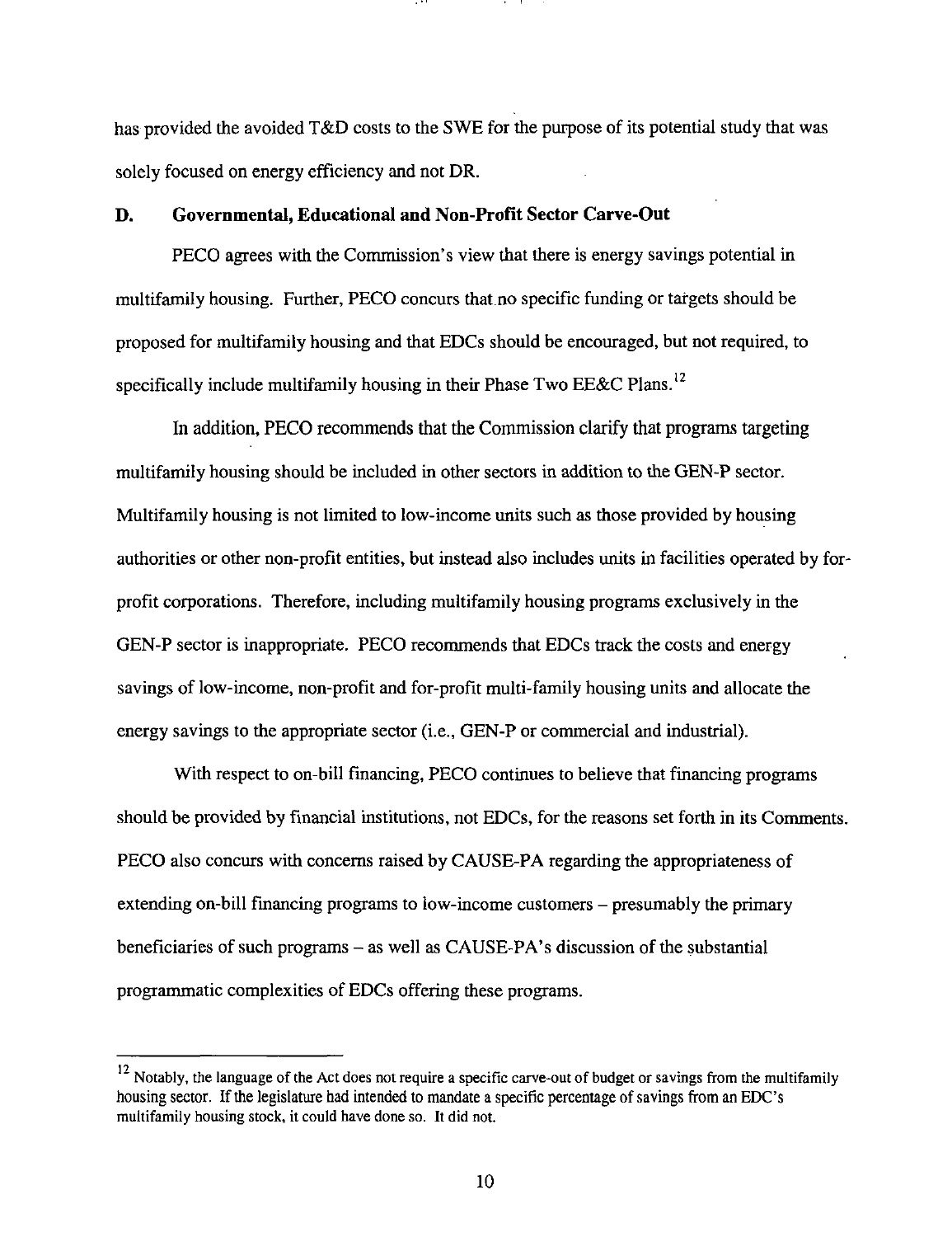#### **E. The Existing Cost Recovery Tariff Mechanism Should Be Maintained**

PECO disagrees with the Commission's proposal to change the existing reconciliation process, a levelized rate over the term of Phase One, to a standardized methodology, pursuant to Section 1307(e) of the Public Utility Code, under which Phase Two Plan rates would be adjusted and reconciled annually to reflect over- or under collection balances, plus interest at the legal rate of six percent. The existing mechanism was supported by stakeholders and has benefited customers through simplified cost recovery. The Commission should continue the existing methodology for cost recovery as it has been effective in the past and does not need to be changed.

PECO also agrees with the OCA that it is unclear as to how the annual reconciliation procedure and the 2% annual spending limit fit together under the Commission's proposal. As explained in PECO's Comments, the Commission's proposal could be problematic if a Phase Two Plan requires spending in excess of the 2% in a particular program year to achieve the savings targets. Similar to Phase One, PECO assumes that the total spending cap is to be applied over the entire length of the Phase Two plan rather than to each plan year.<sup>13</sup>

While PECO strongly encourages the Commission to retain the current Phase One reconciliation process, in the event that the Commission adopts its proposal for annual reconciliation with interest, PECO offers the following recommendations. First, the Commission should clarify the timing for Phase One reconciliation. Under the Commission's proposal, Phase One over/under collections shall be reflected, without interest, in Phase Two rates, effective June 1, 2013 and would be refunded or collected during the one-year period of June 1, 2013 through May 31, 2014. However, under PECO's current approved Phase One

 $1<sup>13</sup>$  As the OCA observes, it is unclear whether the EDC loses the right to spend the funds in a subsequent year if it "under spends" versus the annual spend limit. PECO believes that EDCs must have the flexibility to spend excess funds in subsequent plan years to ensure that consumption reduction targets are reasonably achievable.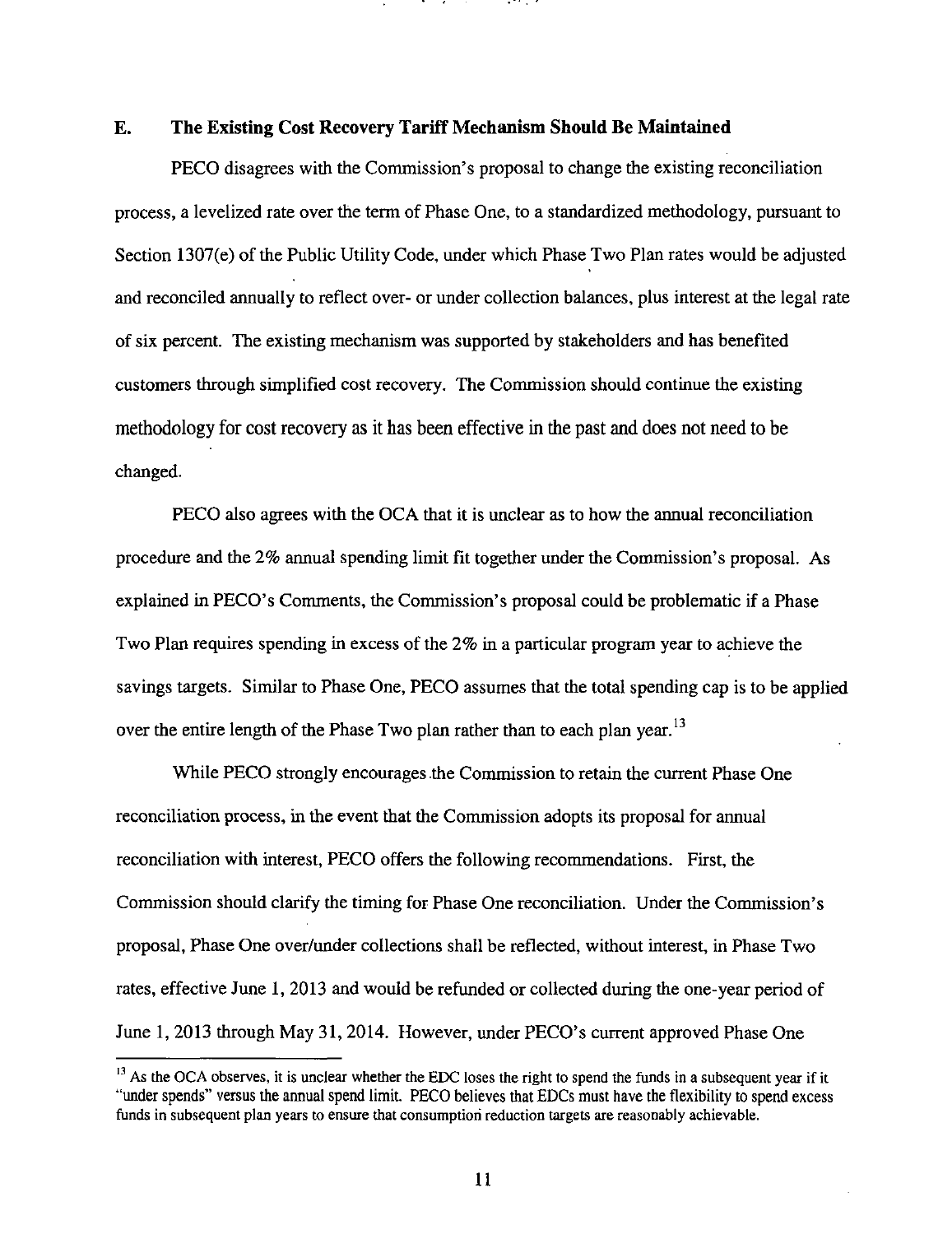tariff, PECO will refund or collect any over/under balance during the seven months of June 1, 2013 through December 31, 2013. PECO respectfully requests that the Commission provide EDCs with flexibility as to the timing of any over/under collections that are returned to customers. Allowing EDCs to return funds as soon as it is determined that those funds are not required would provide a great benefit to customers, particularly in these difficult economic times.

Second, while PECO does not support the Commission's proposed reconciliation period, PECO agrees with Duquesne Light Company ("Duquesne") that the reconciliation process should be modified to ensure the use of twelve months of actual data. PECO, however, does not believe the annual rate filing and reconciliation has to be moved to the August/September timeframe as Duquesne suggests but can remain in the May/June timeframe. Under the current Commission proposal, the reconciliation statement would reflect eleven months of actual data (i.e., June 1 through April 30) and one month of estimated data (May). PECO recommends establishing a reconciliation period of May through April based on twelve months of actual data. The annual rate adjustment (June 1 through May 31) and reconciliation statement (May 1 through April 30) would still be filed concurrently as proposed on or before May 22.<sup>14</sup>

For all of the foregoing reasons and the reasons cited in PECO's Comments, PECO urges the Commission to retain the existing reconciliation mechanism for Phase Two plans. If the Commission nevertheless adopts its proposed annual reconciliation methodology, PECO requests that the Commission implement the approach outlined above.

<sup>&</sup>lt;sup>14</sup> PECO agrees with the Commission's proposed deadline for annual reconciliation filings of May 22, ten days prior to the June 1 effective date.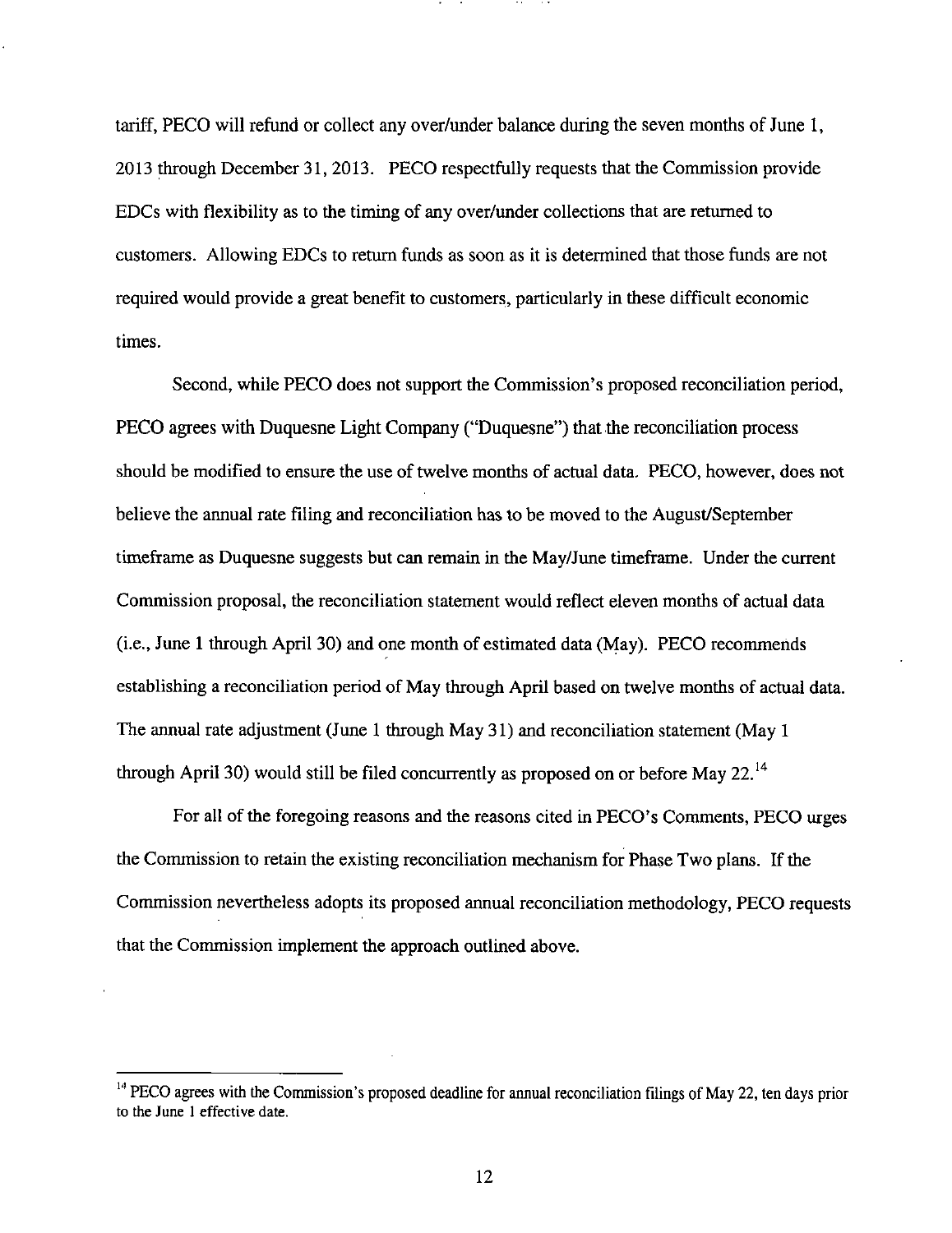#### **F. Allocation Of Costs To Customer Classes**

### **1. The Commission's Decision Requiring EDCs to Bid Energy Efficiency Resources into the PJM Capacity Market is Premature**

In the Tentative Order, the Commission proposes that, when prudent, EDCs bid qualified energy efficiency resources into the PJM capacity market. Comments filed on this issue vary, with some stakeholders expressing support and others opposition. As several parties recognized, such bidding is complex, particularly because the PJM capacity market is a three-year forward market. In light of such complexity, PECO submits that the balancing of risk and reward associated with bidding energy efficiency resources into the PJM capacity market should be subject to further study, perhaps in a working group comprised of interested stakeholders, prior to any Commission determination as to the extent of EDC participation.

# **2. The Industrial Customer Group's Proposal to Exempt Certain Large Commercial and Industrial Customers from the EE&C Surcharge Should Not Be Adopted**

In its comments, the Industrial Customer Group recommends that the Commission allow large commercial and industrial customers to undertake their own energy efficiency projects as an alternative to EE&C plan participation and, in such case, provide an exemption to those customers from the EE&C surcharge.<sup>15</sup> This recommendation should not be adopted because it is inconsistent with Act 129. Act 129 specifically requires that EE&C plans must provide energy efficiency measures to all classes of customers and does not provide a process for excluding particular classes from the plan.<sup>16</sup> In addition, under Act 129, the costs of EE&C plans are recoverable through a non-bypassable surcharge.<sup>17</sup> Notwithstanding this position, in the event that the Commission adopts the Industrial Customer Group's recommendation, PECO would

<sup>&</sup>lt;sup>15</sup> Industrial Customer Group Comments, pp. 8-10.

 $^{16}$  66 Pa.C.S. §2806.1(a)(5).

 $1766$  Pa.C.S. §2806.1(k)(1).